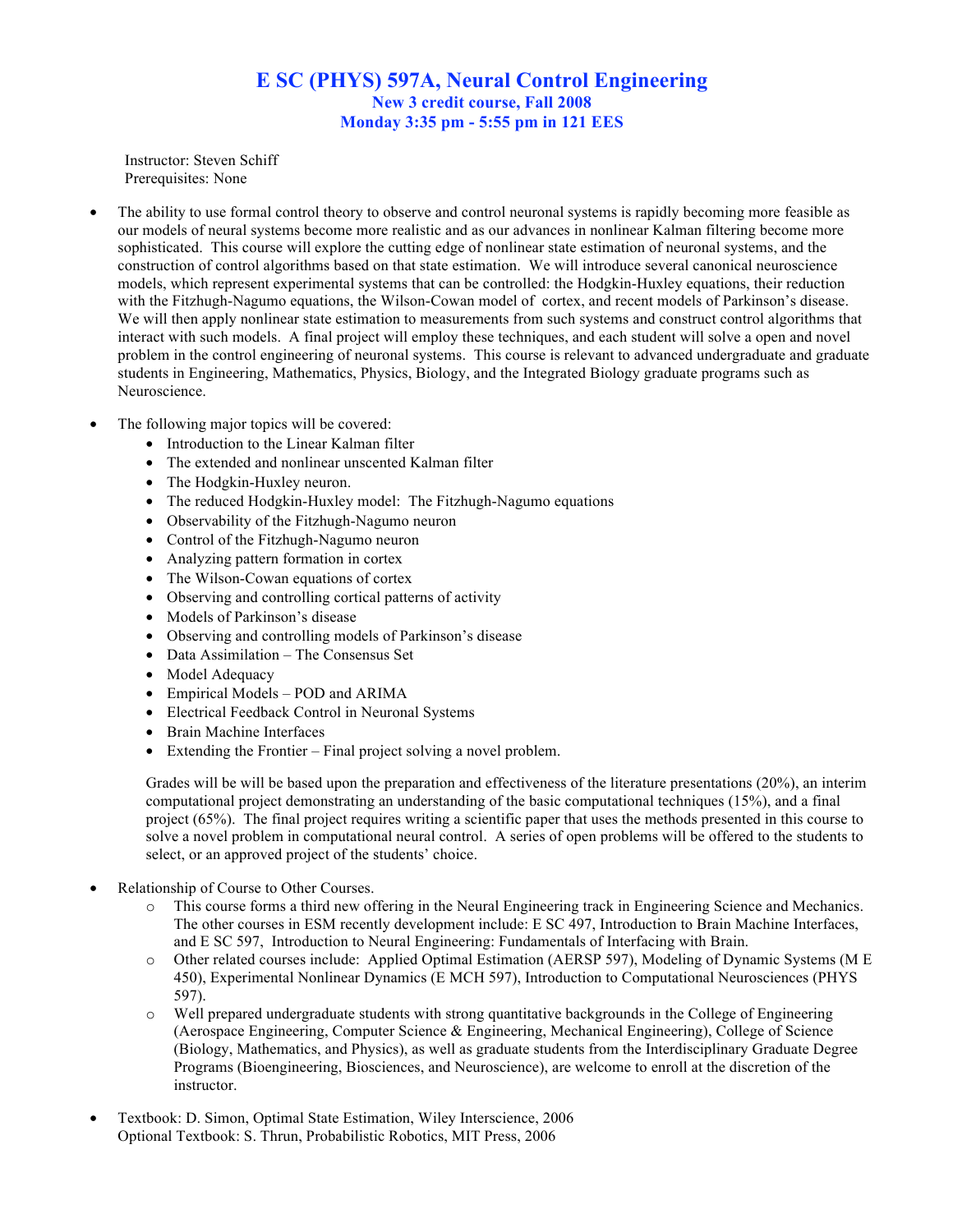## **Table of Contents**

| 1.1.   |  |  |
|--------|--|--|
| 1.2.   |  |  |
|        |  |  |
| 1.2.2. |  |  |
| 1.2.3. |  |  |
| 1.2.4. |  |  |
| 1.2.5. |  |  |
| 1.2.6. |  |  |
| 1.2.7. |  |  |
|        |  |  |
| 1.3.1. |  |  |
| 1.3.2. |  |  |
| 1.3.3. |  |  |
| 1.3.4. |  |  |
| 1.3.5. |  |  |
|        |  |  |
| 1.4.1. |  |  |
|        |  |  |
| 2.1.   |  |  |
| 2.2.   |  |  |
| 2.3.   |  |  |
| 2.4.   |  |  |
| 2.4.1. |  |  |
| 2.4.2. |  |  |
| 3.     |  |  |
| 3.1.   |  |  |
| 3.2.   |  |  |
|        |  |  |
| 3.2.2. |  |  |
|        |  |  |
|        |  |  |
| 4.1    |  |  |
|        |  |  |
| 4.1.2. |  |  |
| 4.1.3. |  |  |
| 5.     |  |  |
| 5.1.   |  |  |
| 5.1.1. |  |  |
| 5.1.2. |  |  |
| 5.1.3. |  |  |
| 5.1.4. |  |  |
|        |  |  |
|        |  |  |
| 6.1.   |  |  |